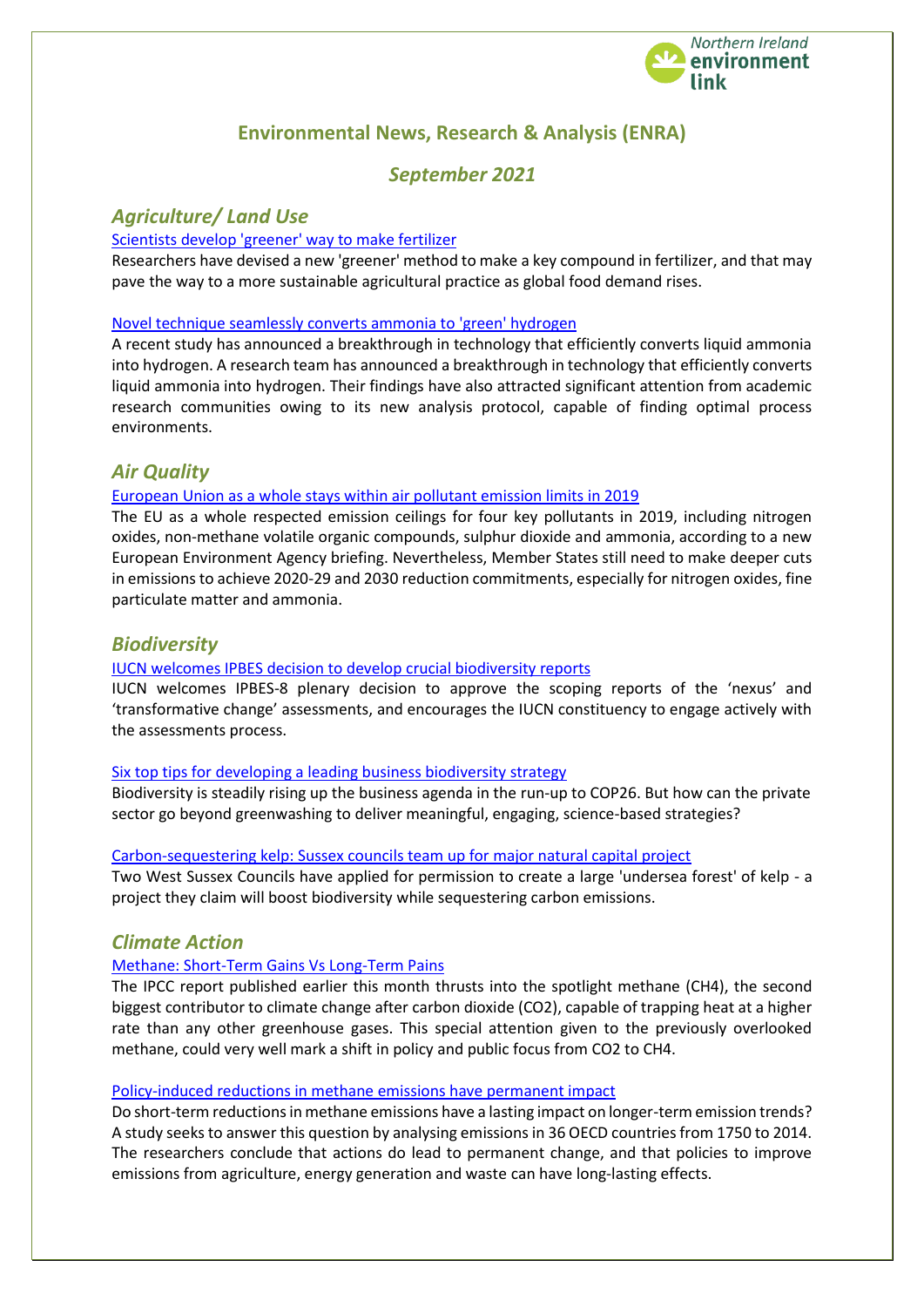### Fast fashion vs. climate - [how 'repair & resell' is the new model](https://euobserver.com/opinion/152837)

Textiles consumed in the EU generated more than 300 million tonnes of CO2-equivalent in 2017, making it the fifth-largest impact origin of each European and UK citizen.

# *Circular Economy*

[Commission decides to register 'ReturnthePlastics' initiative on plastic bottle recycling](https://ec.europa.eu/commission/presscorner/detail/en/ip_21_4182) The Commission has decided to register a European Citizens' Initiative entitled 'ReturnthePlastics: A Citizen's Initiative to implement an EU-wide deposit-system to recycle plastic bottles'.

# *Energy*

[Rapid shift to evolving renewable energy technologies poses new waste challenge for Europe](https://www.eea.europa.eu/highlights/rapid-shift-to-evolving-renewable)

A rapid transition to renewable energy is necessary if Europe is to achieve its climate objectives. Developing the infrastructure to enable this change will require substantial resources and generate large volumes of waste as equipment reaches the end of its service life. Applying circular economy principles in this sector provides a win-win approach to address both these issues, according to a European Environment Agency (EEA) briefing.

### Equality in the energy sector – [call to action for stakeholders](https://ec.europa.eu/info/news/equality-energy-sector-call-action-stakeholders-2021-aug-17_en)

The Commission has launched a call for action to stakeholders in the energy sector who would be interested to join and become members of a new platform on equality in the energy sector. An inclusive and diverse environment, which encouragesthe full potential of a wide range of stakeholders and individuals, is central to achieving the EU's ambition of a clean energy transition. The European Commission calls on organisations, governments, private sector, academia and civil society to join the 'Equality platform for the energy sector', which will be established in October 2021.

#### [Solar expansion may increase C02](https://ec.europa.eu/environment/integration/research/newsalert/pdf/565na1-1306_en-land_use_of_solar_energy_and_potential_co2_emissions.pdf) emissions due to land-use change - but mitigation is possible

To meet global emissions reductions targets, large-scale solar energy facilities will increase in number in the next 30 years. However, this could actually cause net emissions of up to 50 grams of CO2 per kilowatt-hour produced due to land-use and cover change, finds a new study - but a net release of carbon could be avoided by managing expanded 'solar land' as pasture and regulating its siting.

# *Freshwater/ Water*

### [Water managers are set to fail our rivers, lakes and groundwater](https://meta.eeb.org/2021/07/28/water-managers-are-set-to-fail-our-rivers-lakes-and-groundwater/)

EU water laws set 2027 as a final deadline to guarantee the ecological health of our rivers, lakes and groundwater. Yet, according to a report published in June, many EU countries are set to miss this legally binding target.

### [Public participation in management of China's waterways improves water quality](https://www.sciencedaily.com/releases/2021/08/210831190322.htm)

An estimated 70% of China's rivers and lakes are too polluted for human use, the result of decades of intensifying economic development that have increased the amount of pollution that winds up in the water. Fixing China's water pollution problems is an uphill battle, but citizen monitoring of remediation efforts could lead to consistent improvements in water quality, according to researchers.

# *Planning*

[Commission adopts new guidance on how to climate-proof future infrastructure projects](https://ec.europa.eu/commission/presscorner/detail/en/IP_21_3943)

the European Commission has published [new technical guidance on climate-proofing of infrastructure](https://ec.europa.eu/clima/sites/default/files/adaptation/what/docs/climate_proofing_guidance_en.pdf)  [projects](https://ec.europa.eu/clima/sites/default/files/adaptation/what/docs/climate_proofing_guidance_en.pdf) for the period 2021-2027. The guidance will help mainstream climate considerations in future investment and development of infrastructure projects from buildings, network infrastructure to a range of built systems and assets. That way, institutional and private European investors will be able to make informed decisions on projects deemed compatible with the Paris Agreement and the EU climate objectives.